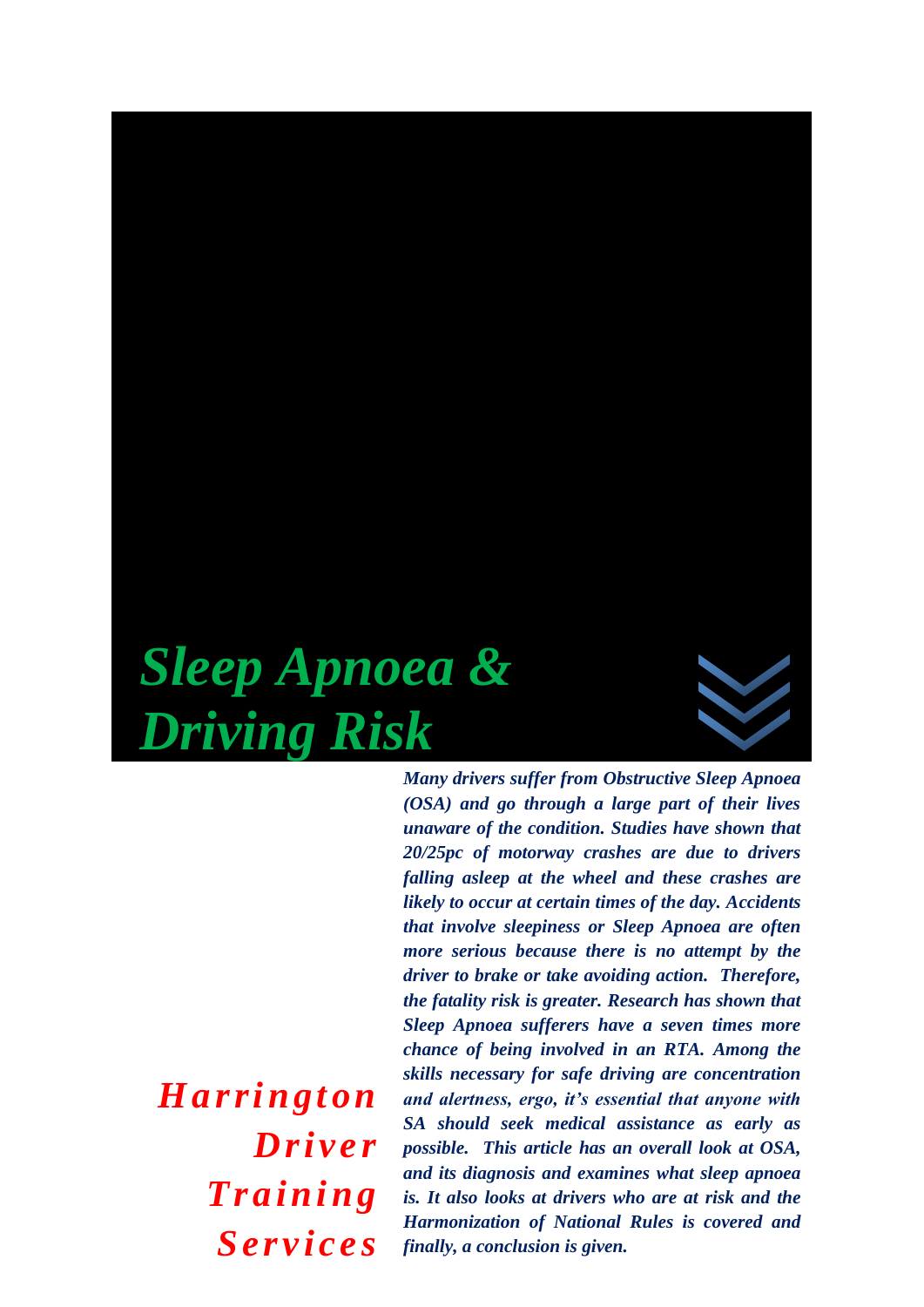# *Sleep Apnoea & Driving Risk*

*Tom Harrington LL B F Inst. MTD November 2019)*

ost driver trainers will agree that driving is a complex task that can be impaired by a driver's physical, mental and emotional health - including fatigue. However, this demanding task can also be affected by a variety of illnesses and ailments including sleep apnoea. Irish and European legislation requires that a driver should notify their licensing authority of any long-term or permanent injury or illness that may affect their ability to drive safely and this includes sleep apnoea. There is considerable evidence that sleepiness is a major contributing factor to road traffic accidents, and also, that road accidents are far more frequent with Obstructive Sleep Apnoea Syndrome (OSAS) than in the general population. Studies of motorway accidents have indicated that 20pc to 25pc appear to be due to drivers falling asleep at the wheel, and are particularly likely to occur early morning or mid-afternoon. Accidents associated with the driver falling asleep tend to be particularly serious because of the lack of reaction of the sleepy driver to the impending collision. Furthermore, sleepy drivers report a high incidence of near-misses on the road while driving, which suggests that they have an awareness of the driving risks related to sleepiness short of being involved in an actual collision. This article looks at the diagnosis and causes of Sleep Apnoea and the increased risk of motor vehicle accidents. It also looks at where some European countries have made specific regulations concerning OSA. The Road Safety Authority's (RSA) campaign – "Stop – Sip – Sleep" will be examined. Finally, in the conclusion, advice is given on the 'Buddy' system where one of your passengers takes over the driving task which can help you avoid 'nodding off' whilst undertaking the sometimes monotonous driving task. M

## *What is Sleep Apnoea?*

There are two types of sleep apnoea – central sleep apnoea where people do not snore and OSA, the more common form that occurs when throat muscles relax. The CSA condition is typified by total or partial reduction of the nerve pulses to the breathing muscles. During the interruptions to breathing, which can last for 10 seconds, the breathing movement's first increase and they successively reduce to a central apnoea completely without chest movements. During an apnoea, the body makes no attempt to inhale air. The underlying reasons for central apnoea are fairly unknown, as are its consequences and how it can be treated.  $1$  A layman's definition of OSAS is 'the cessation of breathing during sleep'. When breathing stops the levels of oxygen in the blood begins to drop and after a short time the lack of oxygen causes a reflex response.

This response forces open the airway with a loud snort, maybe gasping breaths and loud snoring. There may also be kicking and flailing of arms. Most people with sleep apnoea do not realize that they are awakening to breathe many times during the night. The arousal is slight, and people become accustomed to this, but it is enough to disrupt the pattern of sleep, and awake feeling sleepy. A great many apnoea sufferers go through a large part of their lives unaware of their condition. Likewise, regarding daytime sleepiness, people with OSAS are often not aware of feeling tired or unusually sleepy. The disorder develops over a number of years, and they are not aware of the increasing symptoms and believe they feel "normal". Only after treatment do they realize how much more alert and energetic "normal" feels. Drivers should not fear diagnosis. Once diagnosed, OSAS can be successfully managed and drivers can usually maintain their driving licence without any difficulty. Left untreated OSAS can be the cause of many traffic accidents.  $2^2$ 

# *OSA Diagnosis*

**.** 

When a diagnosis of OSA is made in a patient, it is reasonable to assume that the patient will be informed that he is at an increased risk of a motor vehicle accident (MVA), and that he should react in an appropriate way to this new information. The problem arises when the patient starts asking questions which will be very specific and very important for the patient, and for which doctors will not have precise, satisfactory and clear answers. Although, it should be acknowledged that drivers spend a lot of their time in traffic queues, driving a private car enables most of us to live far from

<sup>1</sup> *Snoring – social snoring and sleep apnoea*. IQoro. https://www.iqoro.com

<sup>2</sup> *Health and Safety for the Professional Driver*. Driver Certificate of Professional Competence Road Safety Authority/ Module No. 3.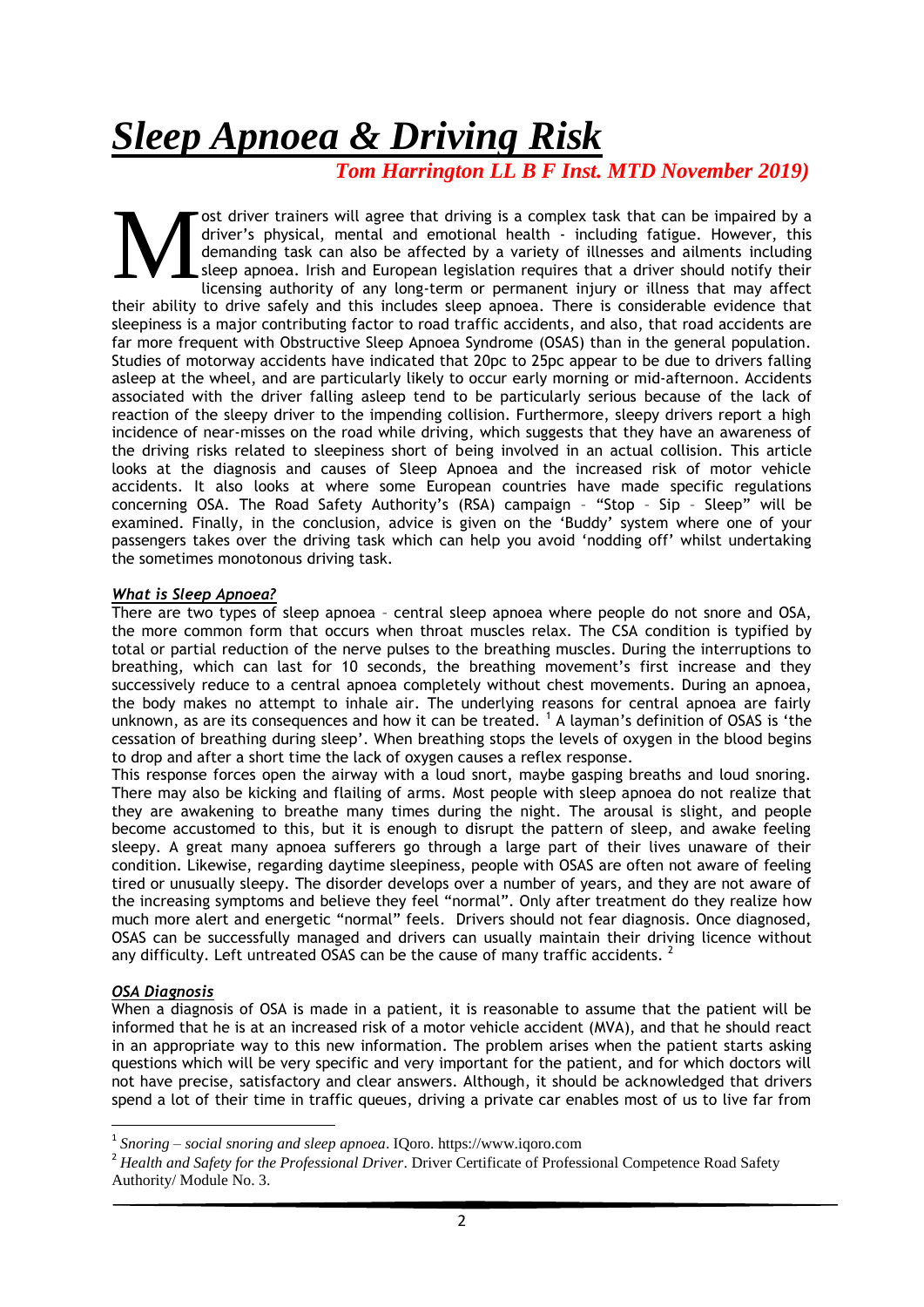where we work, from our children's school, from our families and friends or from shops and supermarkets. Being deprived from driving a car because one could have a MVA may be devastating. Having an actual MVA may be tragic. Doctors will not escape easily from the need to face these questions and try to honestly answer them despite uncertainties and lack of information. The matter is even more dramatic for someone making a living out of driving. It has been calculated that more than 10pc of the workforce in Western societies are drivers whether in personal transport vehicles, from taxis to busses, trains or planes or of small and large goods transport vehicles.<sup>3</sup>

#### *Who is at Risk?*

Many young people have lifestyles that involve frequent late-night activities, not getting enough sleep, taking risks and being on the road during night-time hours. Shift workers are more likely to have disrupted sleep patterns, which lead to fatigue more often. Night-shift workers have the greatest risk of sleep disruption.

Commercial pressures put goods vehicle drivers under huge time pressure, and they will often push themselves to the limit. A sedentary lifestyle and often poor diet also puts them in the high-risk group for driver fatigue

## *Keep a Driving Licence*

Excessive daytime sleepiness has long been known to be associated with an increased risk of often particularly severe traffic accidents. Obstructive sleep apnoea (OSA) is among the most prevalent conditions leading to excessive daytime sleepiness, in addition to impaired cognitive function, both of which are likely to impair driving ability. An increased risk of traffic accidents has been demonstrated repeatedly, in association with OSA, as well its normalization with effective treatment. However, it seems that not all patients are at equal risk, but it is not clear how to identify when and how at-risk patients can be identified. Nevertheless, some European countries have made specific regulations concerning OSA and/or excessive daytime sleepiness and the capacity to obtain and keep a driving licence. Most countries have the general rule that *"a driving licence should not be given or renewed to any candidate or licence holder suffering from a disorder ... likely to compromise safety on the road"* without a specific mention of sleepiness and/or sleep apnoea. However, the way in which such a statement is applied and the measures taken to identify unfit drivers vary greatly from country to country. In addition, in those countries that have made specific regulations, no evaluation of their efficacy in reducing sleepiness-related accidents is available. <sup>4</sup>

# *OSA – Increase Risk of MVAs*

Irrespective of the presence and intensity of the symptom 'sleepiness,' patients suffering from OSA are at increased risk of motor vehicle accidents when driving. The body of evidence on this issue is large and independent of cultural, topographic and traffic density backgrounds. Increased risks have been found in many countries including Ireland, the UK, France and Australia. Across all studies the risk of an MVA for patients, compared to the general population, is increased by about a factor of three. Work and home accidents have been much less studied, and only scarce data has been published. Though scant, these data point, again, to an increased risk for patients with OSA. The other concordant information coming from several countries is that the treatment of OSA with continuous positive airway pressure (CPAP) applied during sleep; if adequately used by patients reduces the increased risk of MVAs to the one seen in the general population.

Seen from a distance, the summary of this information leads to a seemingly simple solution: drivers with untreated OSA have about a threefold increased risk for MVAs, whereas drivers with CPAP treated OSA have no increased risk. To complicate matters, it has to be recalled that MVAs are generally the final consequence of multiple causes. From a simple decrease in attention, to adverse weather conditions, modifying braking distances, to bad road conditions, the vehicle maintenance level, to tyre pressure, to mood, medications and drugs, consumption of alcohol and circadian

 3 *Ibid*

<sup>4</sup> J. Krieger 2007. European Respiratory Review: *Sleep apnoea and driving: how can this be dealt with?* 16: 189-195. https://err.ersjournals.com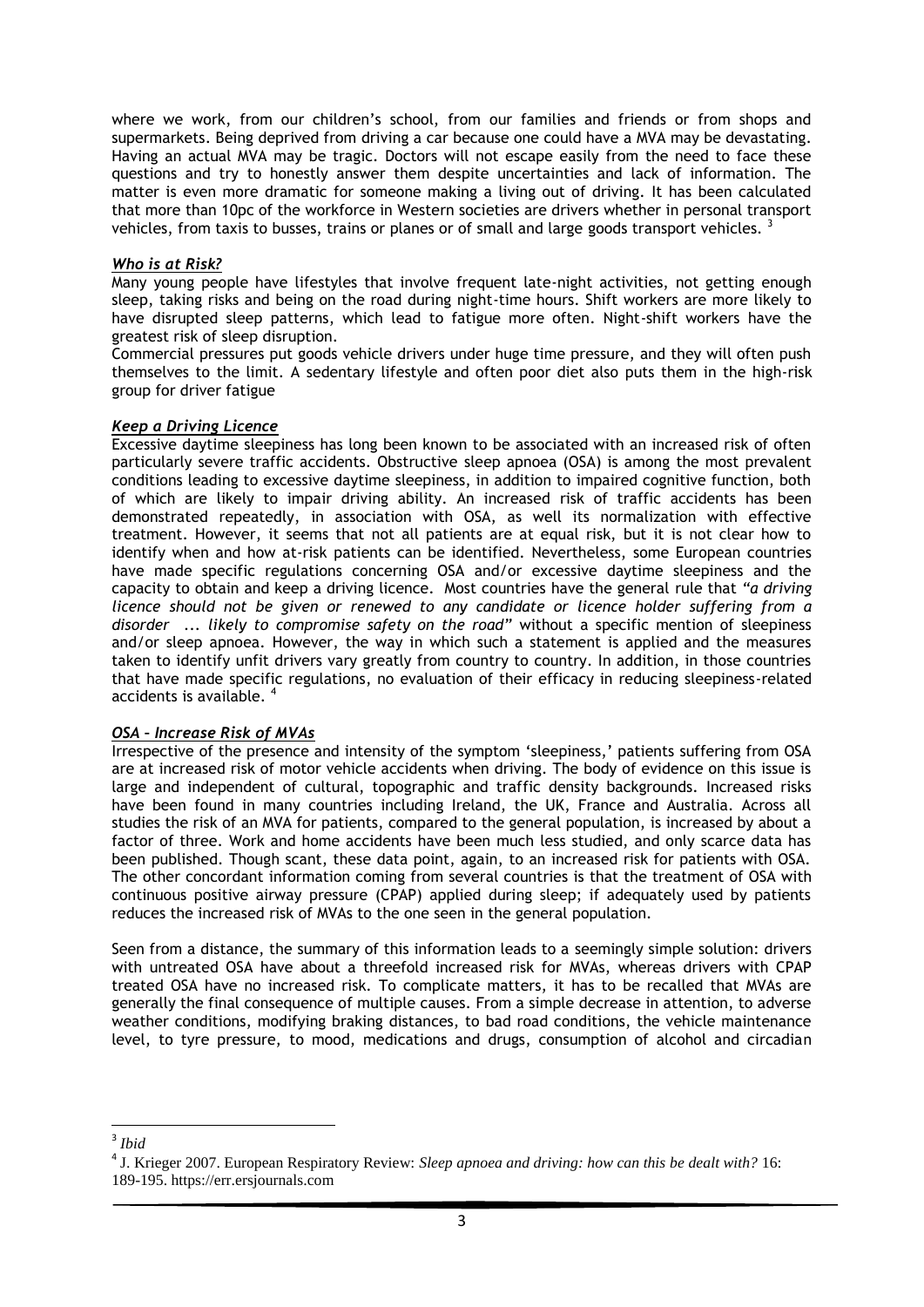aspects, all these things will ultimately, alone or in combination, explain why an MVA has taken place. <sup>5</sup>

#### *Various Studies*

The link between Road Traffic Accidents (RTAs) and OSA has been described for nearly three decades. In 1988, *Findley* <sup>6</sup> found OSA drivers had a 7 times greater rate of RTA than healthy counterparts and concluded that *"impaired drivers with sleep apnoea may cause many preventable auto accidents".* More recent studies corroborate this increased risk, albeit to varying degrees. A recent meta-analysis of 18 such studies reported an increased risk of 2.43 among people with OSA compared to individuals without the condition.  $^7$  Rather importantly, many studies attribute the increase in RTA risk among OSA drivers to excessive daytime sleepiness (EDS) as opposed to the objective severity of the condition according to AHI <sup>8</sup><sup>9</sup> Nevertheless; evidence suggests that EDS does indeed correlate to condition severity as measured by AHI and oxygen desaturation index (ODI). <sup>10 11</sup> In fact, ODI and minimum sleeping SpO2 were found to be greater predictors of EDS than AHI. CPAP is an effective treatment for OSA and elimination of its daytime symptoms.<sup>12</sup> Many studies have successfully demonstrated a substantial reduction in RTA risk for OSA driver's adherent to CPAP therapy. A 2001 report by George compared RTA rates among people with OSA 3 years before and after CPAP initiation with healthy controls. The results indicated RTA risk normalised to that of the control group on CPAP therapy. *Karimi et al* (2015) <sup>13</sup> found that appropriate compliance with CPAP conferred a 70% reduction in the risk of RTA while conversely; non-compliance or no therapy resulted in a 54pc increase over a 5-year period.

#### *"Stop, Sip, Sleep"*

In 2008, *Alonders et al* <sup>14</sup> published results of their survey of driving licence regulations in Europe relating to OSA. At that time, Irish guidelines did not hold specific provisions for EDS or OSA. Since then the Road Safety Authority's (RSA) Slainte agus Tiomaint<sup>15</sup> has had specific guidelines on OSA and driving included and the most recent edition from April 2015 reflects this. According to the RSA successfully reducing the rates of RTC's caused by OSA and EDS hinges on public awareness of the condition and its risks to road safety. *(Also by medical personnel becoming acutely aware of this common medical problem affecting drivers Ed).*Recent RSA "Stop, Sip, Sleep" radio and TV campaigns highlighting the dangers of and appropriate countermeasures (e.g. naps and caffeine consumption) for fatigued driving are certainly invaluable in informing the public and improving road safety. While there is some evidence that supports the benefits of naps and coffee in reducing physiological sleepiness, drivers often not wanting to delay, still employ less effective in-car countermeasures (e.g. playing music and opening the window).

#### *Harmonize National Rules*

There are legal questions linked to the MVA risk in OSA. One of the most important is the legal framework for driving licence regulations. In many European countries, OSA is specifically considered, in others it is not. European rules try to harmonize national rules and set minimum standards to which all European countries must comply. Unfortunately, OSA is not mentioned in the medical sector of the European Driving Licence Regulations of the European Directive 91/439 EEC.

1

<sup>5</sup> Daniel Rodenstein. Thematic Review Series. 2009. SA. *Traffic Occupational Accidents – Individual Risks, Socioeconomic and Legal implications.* www.karger.com

<sup>6</sup> Michael Fitzsimons University of Limerick. *OSA and Driving safety – Implications for Reduction in Road Traffic Accidents*. https:// rcpi-live-cdn.s3.amazonans.com/

<sup>7</sup> *Ibid*

<sup>8</sup> *Ibid*

<sup>9</sup> *Ibid*

<sup>10</sup> *Ibid*

<sup>11</sup> *Ibid*

<sup>12</sup> *Ibid*

<sup>13</sup> Michael Fitzsimons University of Limerick. *OSA and Driving safety – Implications for Reduction in Road Traffic Accidents*. https:// rcpi-live-cdn.s3.amazonans.com/

<sup>&</sup>lt;sup>14</sup> Slainte agus Tiomaint – Medical Fitness to Drive Guidelines. RSA 2015. [cited4 January 2017] https://rsa.ie <sup>15</sup> *Health and Driving*

<sup>16</sup> Watling, C. *et al Continuing to drive while sleepy. The influence of sleepiness countermeasures, motivation for driving sleepy and risk perception. Accident analysis and prevention.* (2014) 73: 262-268